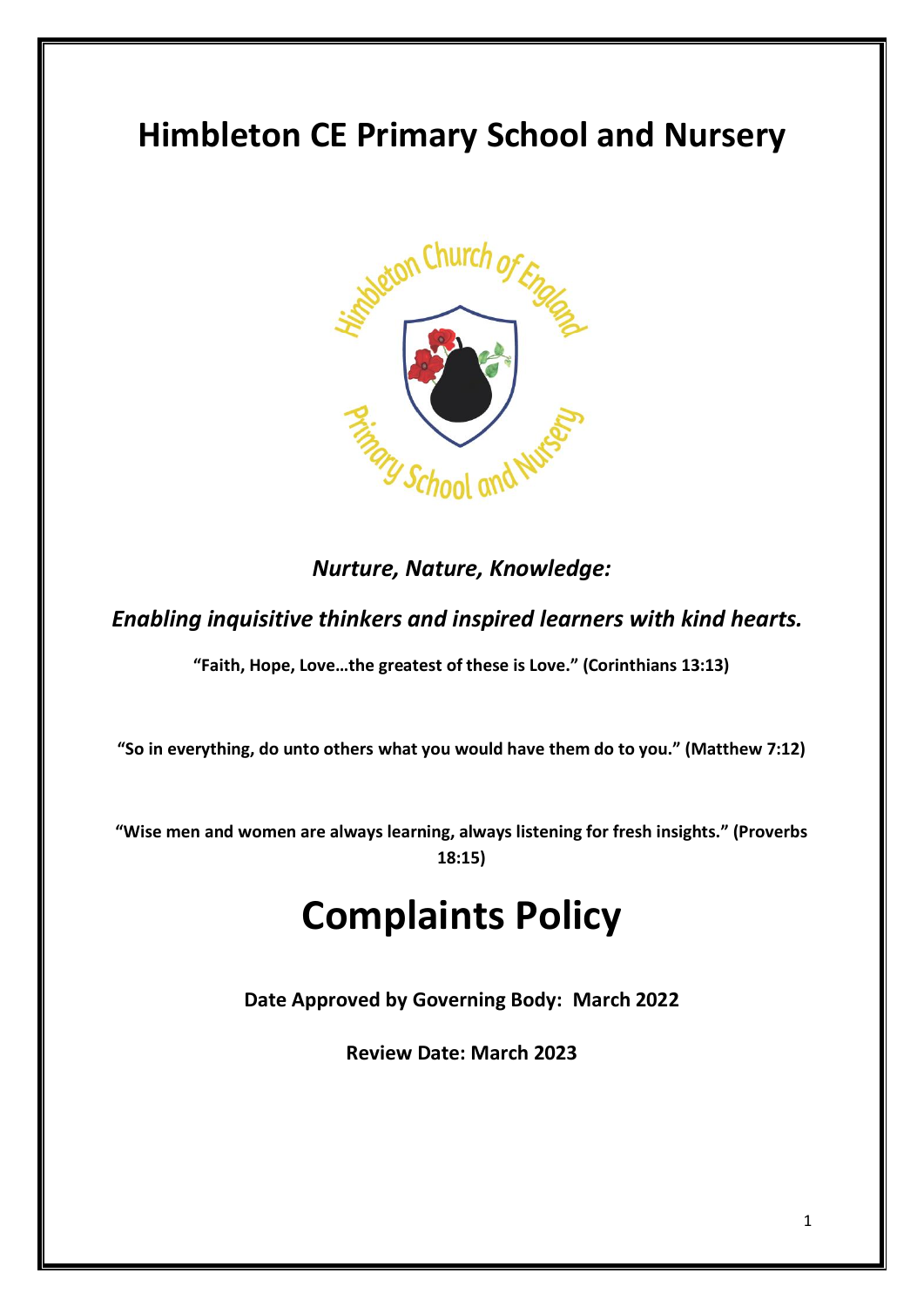## **Complaints Policy and Procedures**

**Person Responsible – Gemma Martin, Headteacher**

### **The stages of the complaint:**

#### **Stage 1 (informal): complaint heard by staff member (complaints co-ordinator)**

It is in everyone's interest that complaints are resolved at the earliest possible stage. The experience of the first contact between the complainant and the school can be crucial in determining whether the complaint will escalate. To that end, if staff are made aware of the procedures, they will know what to do when they receive a complaint.

It would assist the procedure if the school respected the views of a complainant who indicates that he/she would have difficulty discussing a complaint with a particular member of staff. In these cases, the complaints co-ordinator can refer the complainant to another staff member. Where the complaint concerns the headteacher, the complaints co-ordinator can refer the complainant to the Chair of Governors.

Similarly, if the member of staff directly involved feels too compromised to deal with a complaint, the complaints co-ordinator may consider referring the complainant to another staff member. The member of staff may be more senior but does not have to be. The ability to consider the complaint objectively and impartially is crucial.

Where the first approach is made to a governor, the next step would be to refer the complainant to the appropriate person and advise them about the procedure. Governors should not act unilaterally on an individual complaint outside the formal procedure or be involved at the early stages in case they are needed to sit on a panel at a later stage of the procedure.

#### **Stage 2 (formal): complaint heard by Headteacher**

The Headteacher's influence will already have shaped the way complaints are handled in the school. At this point, the complainant may be dissatisfied with the way the complaint was handled at Stage 1 or wish to pursue their initial complaint. The Headteacher may delegate the task of collating the information to another staff member but not the decision on the action to be taken.

As this is the first stage of the formal complaints procedure, all communications between parties will be recorded.

The outcome of the investigation should be communicated to parents/carers either at a meeting with a written follow-up, or as a written response.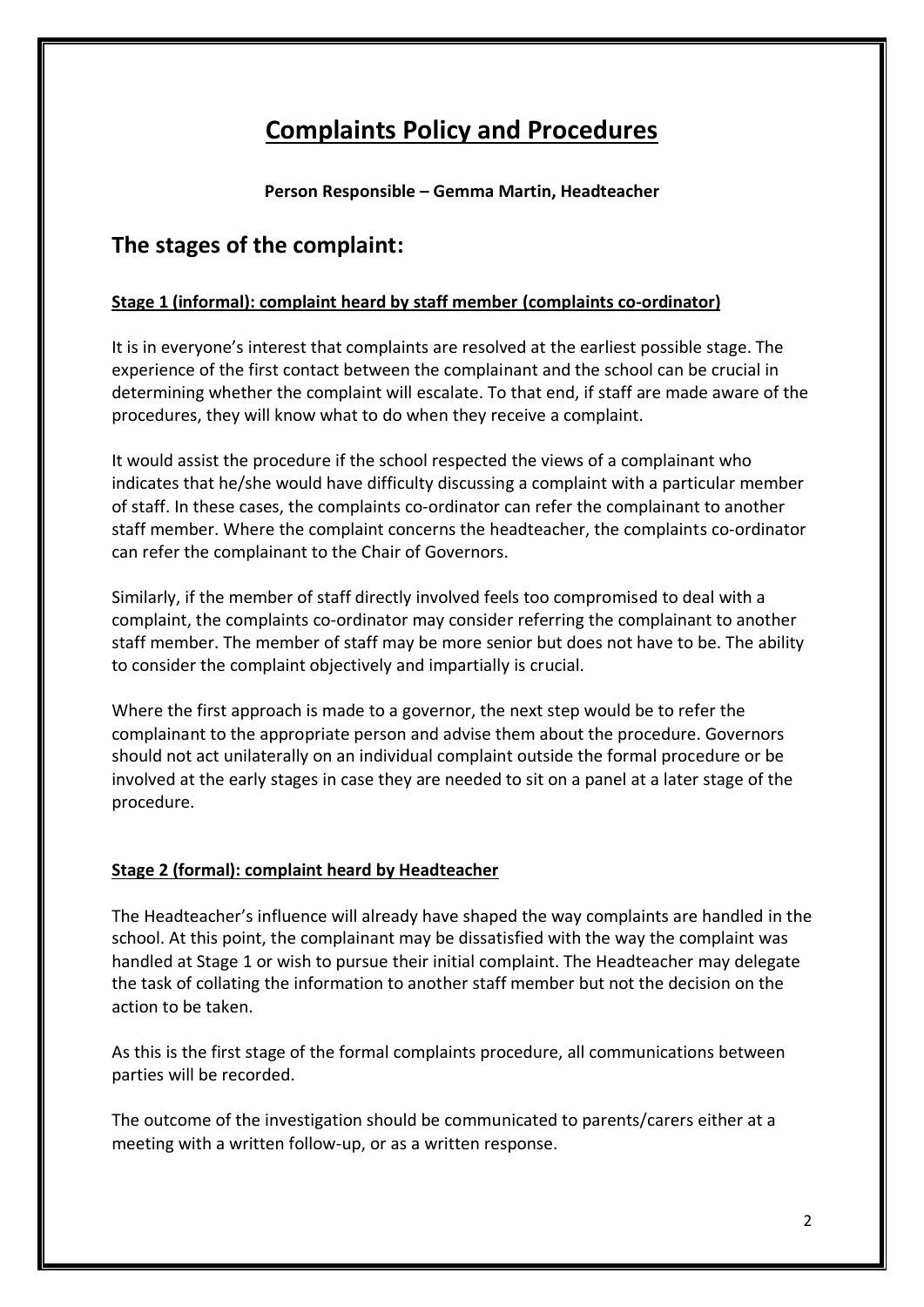#### **Stage 3 (formal): complaint heard by Chair of Governors**

If the complainant is not satisfied with the response of the Headteacher or the complaint is about the Headteacher, the complainant should write to the Chair of Governors to request that their complaint is considered further. This should normally be within 3 weeks of the notification of the result of stage 2.

The Chair will pursue their own investigation and send the written outcome to the claimant within 15 days.

#### **Stage 4 (formal): complaint heard by Governing Body Complaints Appeal Panel**

The complainant usually needs to write to the Clerk to the Governing Body giving details of the complaint and asking that it is put before the appeal panel. This should normally be within 3 weeks of the notification of stage 3. The Chair, or if the Chair has been involved at any previous stage in the process, a nominated governor, will convene a GB complaints panel.

The governors' appeal hearing is the last school-based stage of the complaints process and is not convened merely to rubber-stamp previous decisions.

Individual complaints would not be heard by the whole Governing Body at any stage, as this could compromise the impartiality of any panel set up for a disciplinary hearing against a member of staff following a serious complaint.

The governing body may nominate a number of members with delegated powers to hear complaints at that stage, and set out its terms of reference. These can include:

- drawing up its procedures;
- hearing individual appeals;
- making recommendations on policy as a result of complaints.

The procedure adopted by the panel for hearing appeals would normally be part of the school's complaints procedure. The panel can be drawn from the nominated members and may consist of three or five people. The panel may choose their own Chair.

#### **The remit of The Complaints Appeal Panel**

#### The Panel can:

- dismiss the complaint in whole or in part;
- uphold the complaint in whole or in part;
- decide on the appropriate action to be taken to resolve the complaint;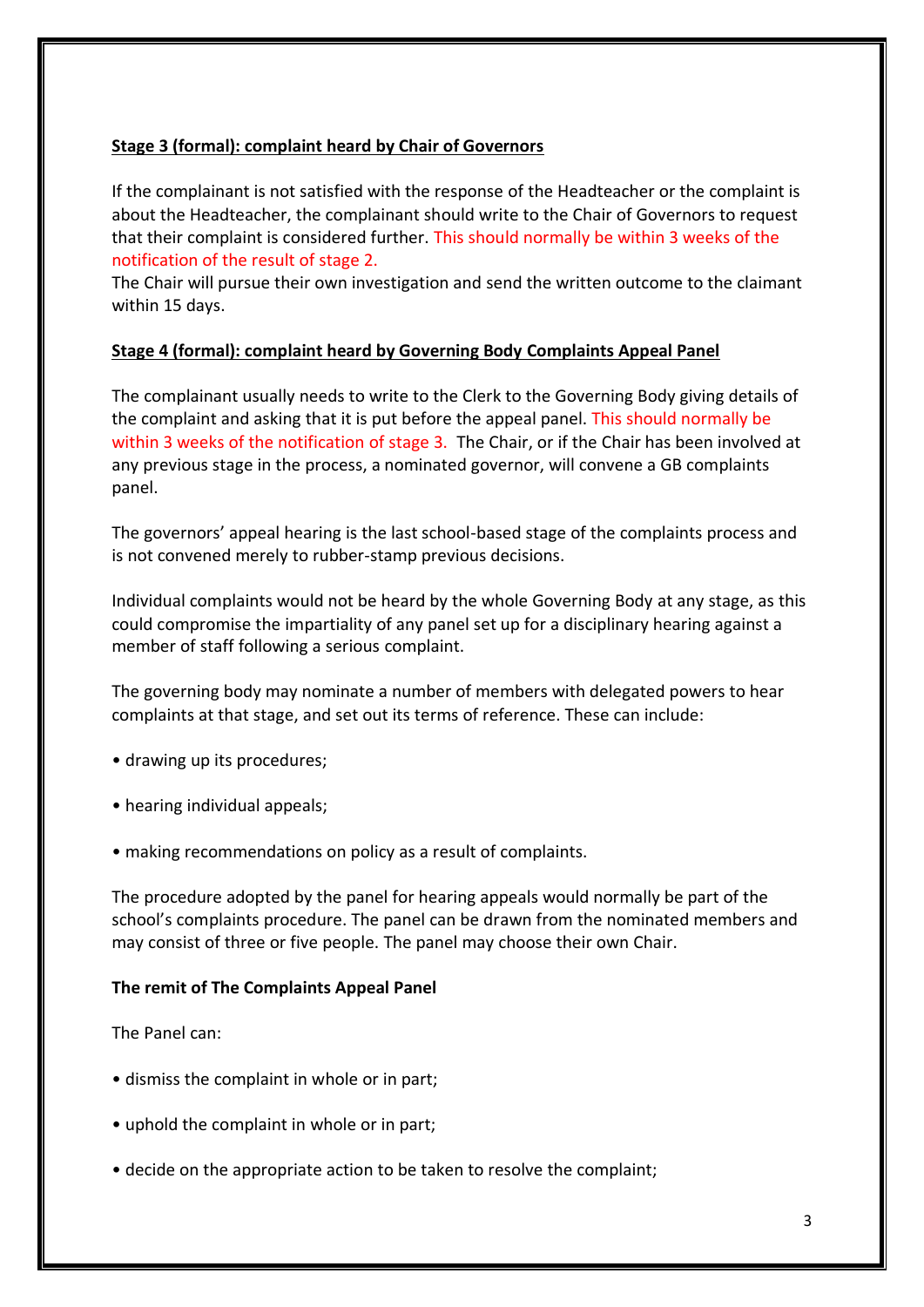• recommend changes to the school's systems or procedures to ensure that problems of a similar nature do not recur.

There are several points which any governor sitting on a complaints panel needs to remember:

a. It is important that the appeal hearing is independent and impartial and that it is seen to be so. No governor may sit on the Panel if they have had a prior involvement in the complaint or in the circumstances surrounding it. In deciding the make-up of the Panel, governors need to try and ensure that it is a cross-section of the categories of governor and sensitive to the issues of race, gender and religious affiliation.

b. The aim of the hearing, which needs to be held in private, will always be to resolve the complaint and achieve reconciliation between the school and the complainant. However, it has to be recognised that the complainant might not be satisfied with the outcome if the hearing does not find in their favour. It may only be possible to establish the facts and make recommendations which will satisfy the complainant that his or her complaint has been taken seriously.

c. An effective panel will acknowledge that many complainants feel nervous and inhibited in a formal setting. Parents often feel emotional when discussing an issue that affects their child. The panel Chair will ensure that the proceedings are as welcoming as possible. The layout of the room will set the tone and care is needed to ensure the setting is informal and not adversarial.

d. Extra care needs to be taken when the complainant is a child. Careful consideration of the atmosphere and proceedings will ensure that the child does not feel intimidated. The Panel needs to be aware of the views of the child and give them equal consideration to those of adults. Where the child's parent is the complainant, it would be helpful to give the parent the opportunity to say which parts of the hearing, if any, the child needs to attend.

e. The governors sitting on the Panel need to be aware of the complaints procedure.

#### **Roles and responsibilities**

#### **The role of the Clerk**

The department strongly recommends that any panel or group of governors considering complaints be clerked. The clerk would be the contact point for the complainant and be required to:

• set the date, time and venue of the hearing, ensuring that the dates are convenient to all parties and that the venue and proceedings are accessible;

• collate any written material and send it to the parties in advance of the hearing (this should be at least five school days in advance);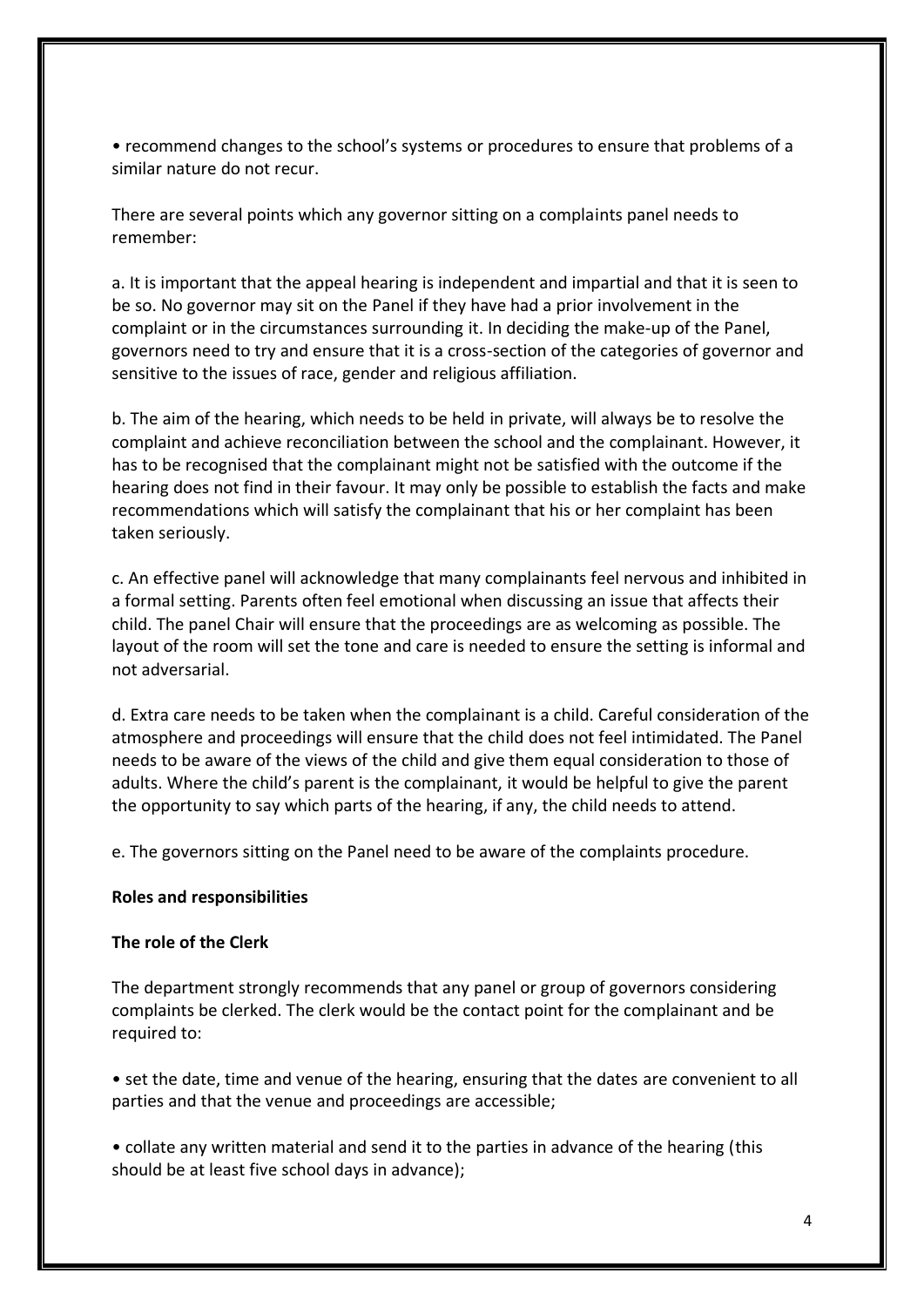- meet and welcome the parties as they arrive at the hearing;
- record the proceedings;

• notify all parties of the Panel's decision. As best practice, the Clerk should share copies of the Panel meeting minutes with all parties involved in the Panel hearing, providing a reasonable opportunity for the minutes to be agreed and if necessary, challenged.

It is not unknown for complainants to raise additional complaints because they do not agree with the record of the meeting.

#### **The role of the Chair of the Governing Body/the nominated governor**

The Chair of the GB/nominated governor role:

- Check that the correct procedure has been followed;
- If a hearing is requested, notify the clerk to arrange the panel.

#### **The role of the Chair of the Panel**

The Chair of the Panel has a key role, ensuring that:

• the remit of the Panel is explained to the parties and each party has the opportunity of putting their case without undue interruption;

- the issues are addressed;
- key findings of fact are made;
- parents and others who may not be used to speaking at such a hearing are put at ease;

• the hearing is conducted in an informal manner with each party treating the other with respect and courtesy;

• the Panel is open minded and acting independently;

• no member of the Panel has a vested interest in the outcome of the proceedings or any involvement in an earlier stage of the procedure;

• each side is given the opportunity to state their case and ask questions;

• written material is seen by all parties. If a new issue arises it would be useful to give all parties the opportunity to consider and comment on it.

#### **Notification of the Panel's decision**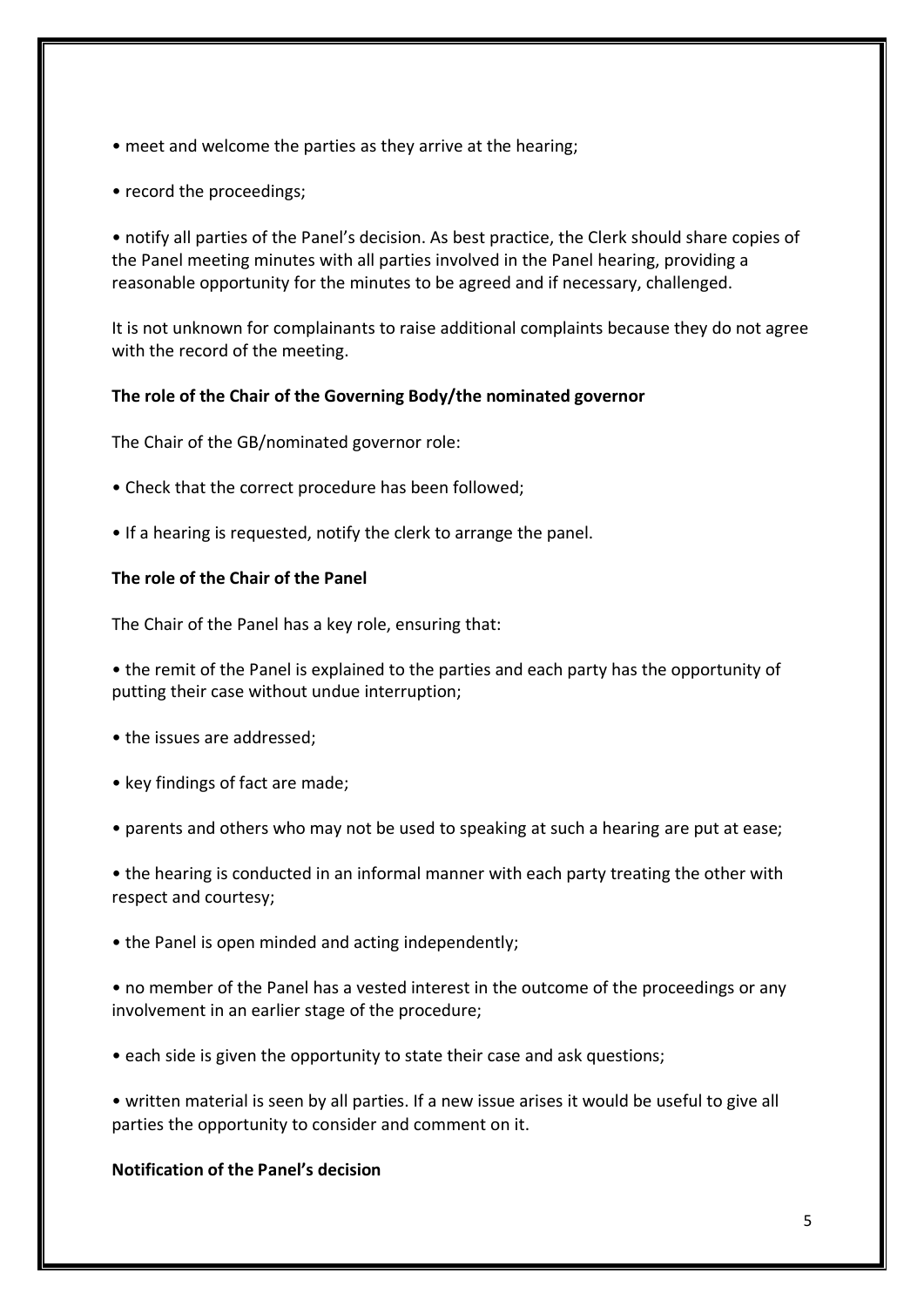The Chair of the Panel needs to ensure that the complainant is notified of the panel's decision, in writing, with the panel's response (including the reasons for the decision); this should be within 5 working days of the panel's meeting. The letter needs to explain if there are any further rights of appeal and, if so, to whom they need to be addressed. This may be the LA or Diocesan Board.

The final stage of appeal is to the Secretary of State for Education. Complainants should be advised to write to The School Complaints Unit (SCU) at: Department for Education 2nd Floor, Piccadilly Gate Manchester M1 2WD

#### **What will the Department for Education do?**

If a complaint has exhausted the local procedures, SCU will examine if the complaints policy and any other relevant policies were followed in accordance with the provisions set out. SCU also examines policies to determine if they adhere to education legislation. However, the department will not re-investigate the substance of the complaint. This remains the responsibility of schools.

If legislative or policy breaches are found, SCU will report them to the school and the complainant and, where necessary, require remedial action to be taken. Failure to carry out remedial actions could ultimately result in a formal Direction being issued by the Secretary of State.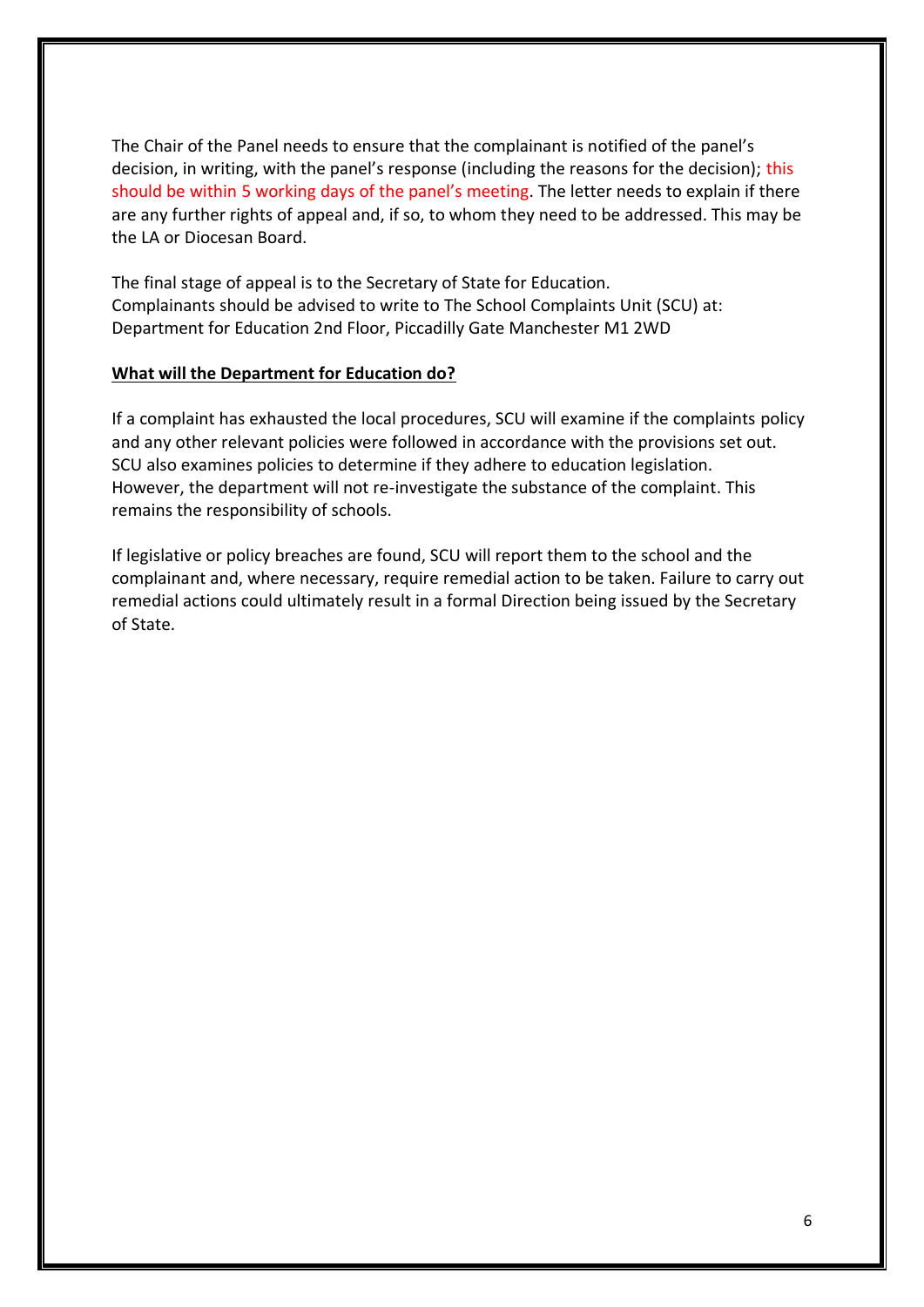#### **Checklist for a Panel hearing**

The Panel needs to take the following points into account:

- The hearing is as informal as possible.
- Witnesses are only required to attend for the part of the hearing in which they give their evidence.

• After introductions, the complainant is invited to explain their complaint, and be followed by their witnesses.

• The Headteacher may question both the complainant and the witnesses after each has spoken.

• The Headteacher is then invited to explain the school's actions and be followed by the school's witnesses.

• The complainant may question both the Headteacher and the witnesses after each has spoken.

- The Panel may ask questions at any point.
- The complainant is then invited to sum up their complaint.

• The Headteacher is then invited to sum up the school's actions and response to the complaint.

• Both parties leave together while the Panel decides on the issues.

• The Chair explains that both parties will hear from the Panel usually within 5 days.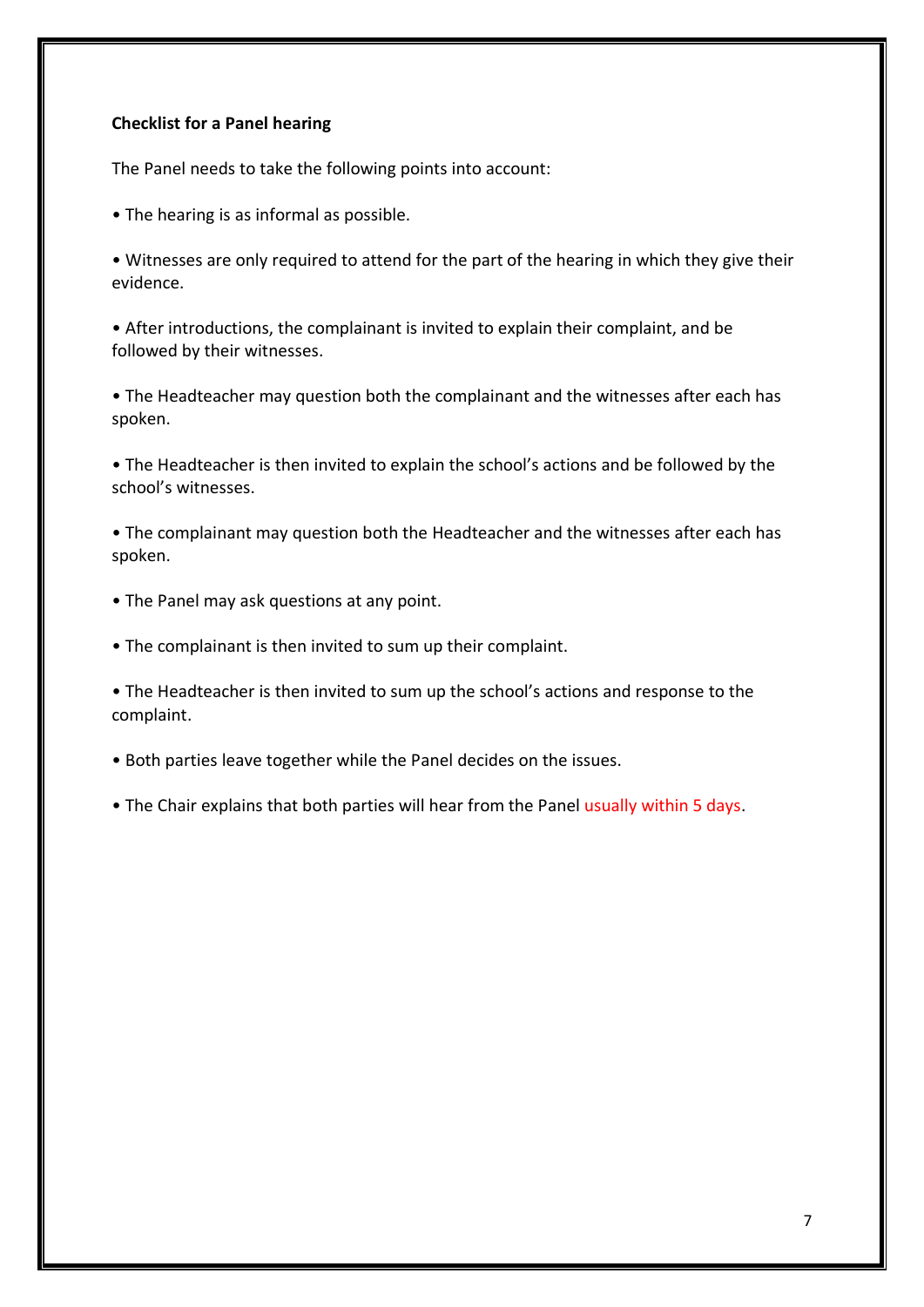#### **Summary for dealing with complaints:**

#### **Stage 1 – Complaint heard by staff member**

• Ensure complaints co-ordinator informed of outcome

If not resolved, then escalate to…

#### **Stage 2** –**Complaint heard by Headteacher**

- Acknowledge receipt of complaint
- Write to complainant with outcome of investigation
- Ensure complaints co-ordinator informed of outcome
- Offer escalation to Stage 3 if dissatisfied

If not resolved, then escalate to…

#### **Stage 3 - Complaint heard by Chair of Governors**

- Acknowledge receipt of complaint
- Write to complainant with outcome of investigation
- Ensure complaints co-ordinator informed of outcome
- Offer escalation to Stage 4 if dissatisfied

If not resolved, then escalate to…

#### **Stage 4 - Governor's Complaints Panel meeting arranged**

- Issue letter inviting complainant to meeting
- Issue letter confirming panel decision
- Ensure complaints co-ordinator informed of outcome
- Advise of escalation routes to the Secretary of State for Education.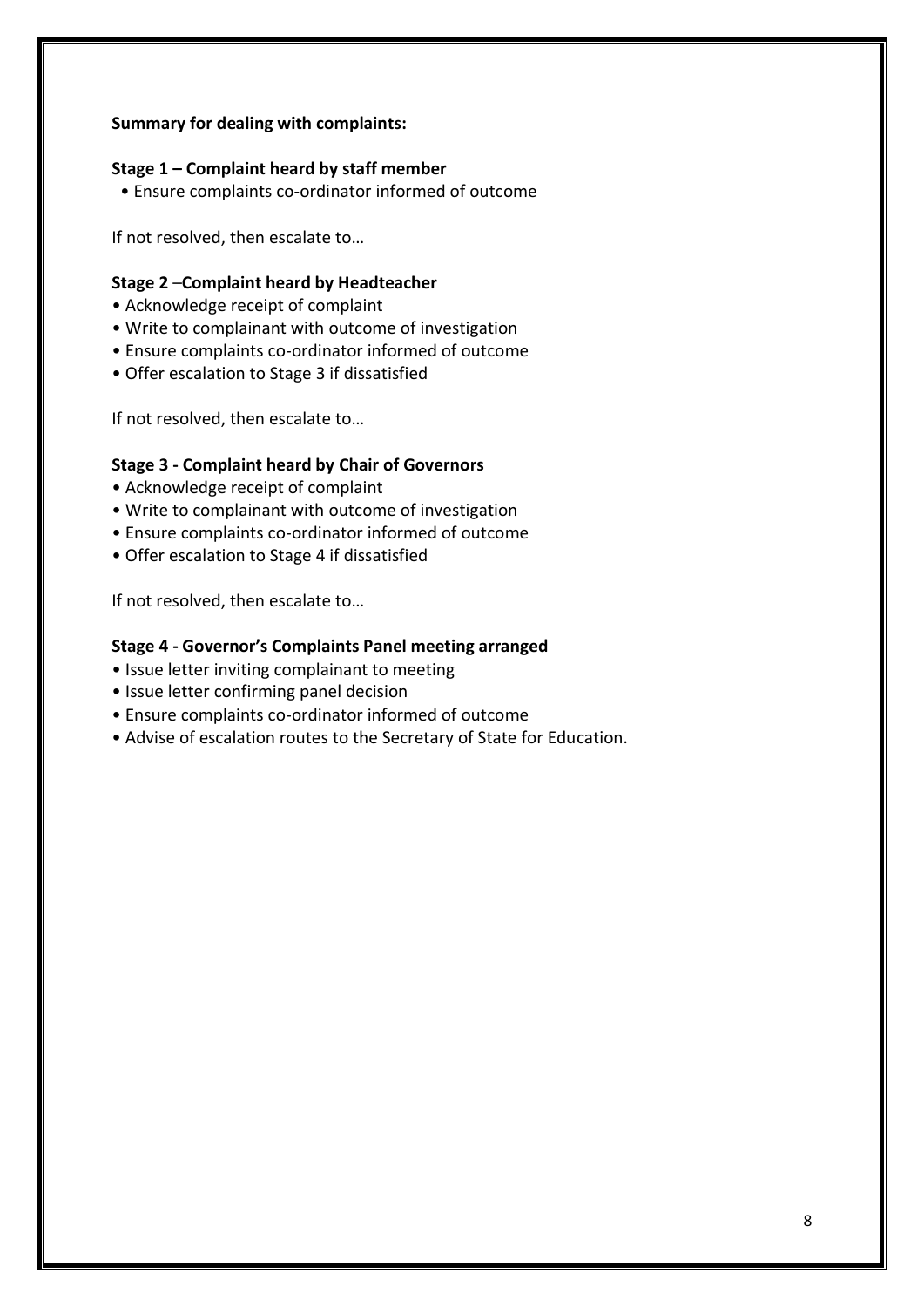#### **FORMAL COMPLAINTS FORM**

Please complete and return to the Headteacher who will acknowledge receipt and explain what action will be taken.

Your name:

Pupil's name (if relevant):

Your relationship to the pupil (if relevant):

Address:

Contact Telephone Numbers:

Please give details of your complaint (the form continues overleaf):